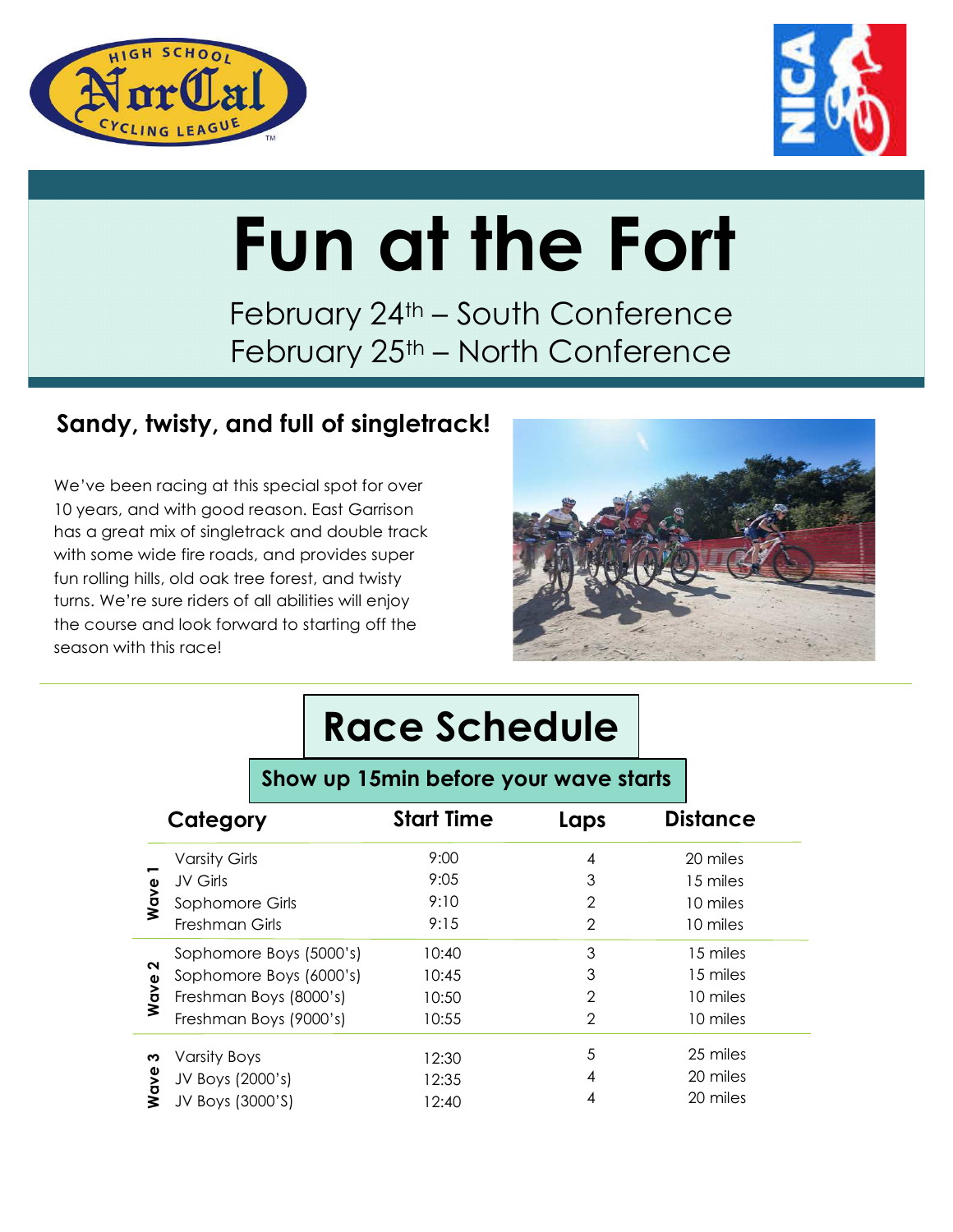# **Pre-Riding**

#### **SOUTH CONFERENCE**

(racing Saturday): The course will be open for the South Conference teams to pre-ride between 2-5:30 on Friday, and again between 7:00-8:30am on Saturday morning.

#### **NORTH CONFERENCE**

(racing Sunday): The course will be open for North Conference teams to pre-ride between 3-5:30 on Saturday, and again between 7-8:30am on Sunday morning.

*Please note that we close the course exactly at 8:30am on Saturday and Sunday, so if you plan to pre-ride on your race day, please give yourselves plenty of time.* 

# **Coaches' Meeting at 7:45am**

Coaches, this is where you'll get info about the race day, such as risk management, race conditions, and anything else of importance to mention. Sometimes we have to make changes due to weather or other circumstances, so it's important you're at the meeting to keep your team and riders informed!

# **Registration**

### **THERE IS LIMITED ON-SITE REGISTRATION**

### **BE SURE TO REGISTER BY MIDNIGHT ON SUNDAY, FEBRUARY 18, 2018**

#### **On-site registration will ONLY be available from 7-9am on Saturday and Sunday. There is \$10 late fee for registering on the race weekend.**

#### **Race Plates**

You will be using the same race plate (your race number) for your bike for the whole season. If you lose it, you can get another one for \$20 at the merchandise booth at the race.

#### **There are no same day category petitions!**

Please contact the NorCal League with any questions regarding payment and forms to complete your registration: hp@norcalmtb.org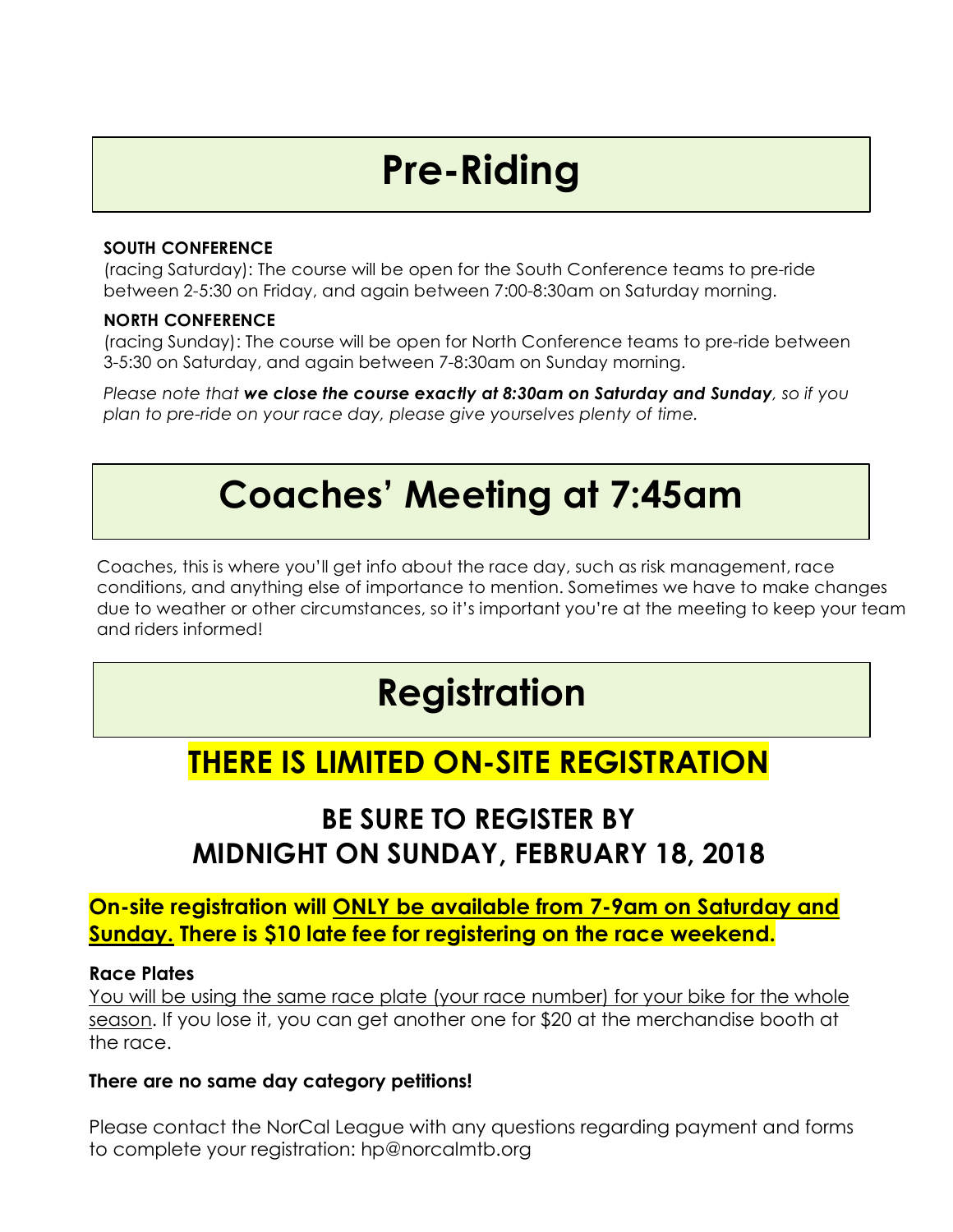## **Directions to Fort Ord (East Garrison)**

#### **Coming from HWY 1**

From Hwy 1- Take the Reservation Road exit at the city of Marina heading East. Follow Reservation Road through & past Marina for 4.5 miles. After 4.5 miles turn Right at Inter-Garrison Road.

Take Inter-Garrison Road for .3 miles to the first Stop Sign and go Left on Sherman Rd. Take Sherman Rd. for .1 mile to the next Stop Sign and go Right on West Camp Rd. Go straight on West Camp Rd. for .2 miles then at Stop Sign turn Right at Watkins Gate Rd. Follow Watkins Gate Rd. Ft. Ord Day Camp cycling area entrance.

#### **Coming from Highway 101**

Take Hwy. 68 near Salinas- Take the Reservation Road exit heading West to Marina. Follow Reservation Road for 4.5 miles to Inter-Garrison Road. After 4.5 miles turn Left at Inter-Garrison Road. Take Inter-Garrison Road for .3 miles to the first Stop Sign and go Left on Sherman Rd.

Take Sherman Rd. for .1 mile to the next Stop Sign and go Right on West Camp Rd. Go straight on West Camp Rd. for .2 miles then at Stop Sign turn Right at Watkins Gate Rd. Follow Watkins Gate Rd. Ft. Ord Day Camp cycling area entrance.

#### **Parking**

Our NorCal staff will help you park in the designated parking areas. Handicapped parking will be available. Please allow ample time to get into the venue, as cars tend to back up because of the entrance pass requirement.

### **Accommodations**

### **Camping**

There is no camping at the race venue, but there are sites available nearby at the Laguna Seca Raceway. More info: www.mazdaraceway.com/camping

### **Los Laureles Lodge**

Families can get rooms at a discounted rates starting at \$75 per night. Book your room before they're all taken. Call 831-659-2233 and mention NorCal League to receive the discounted rate. More info: http://www.loslaureles.com/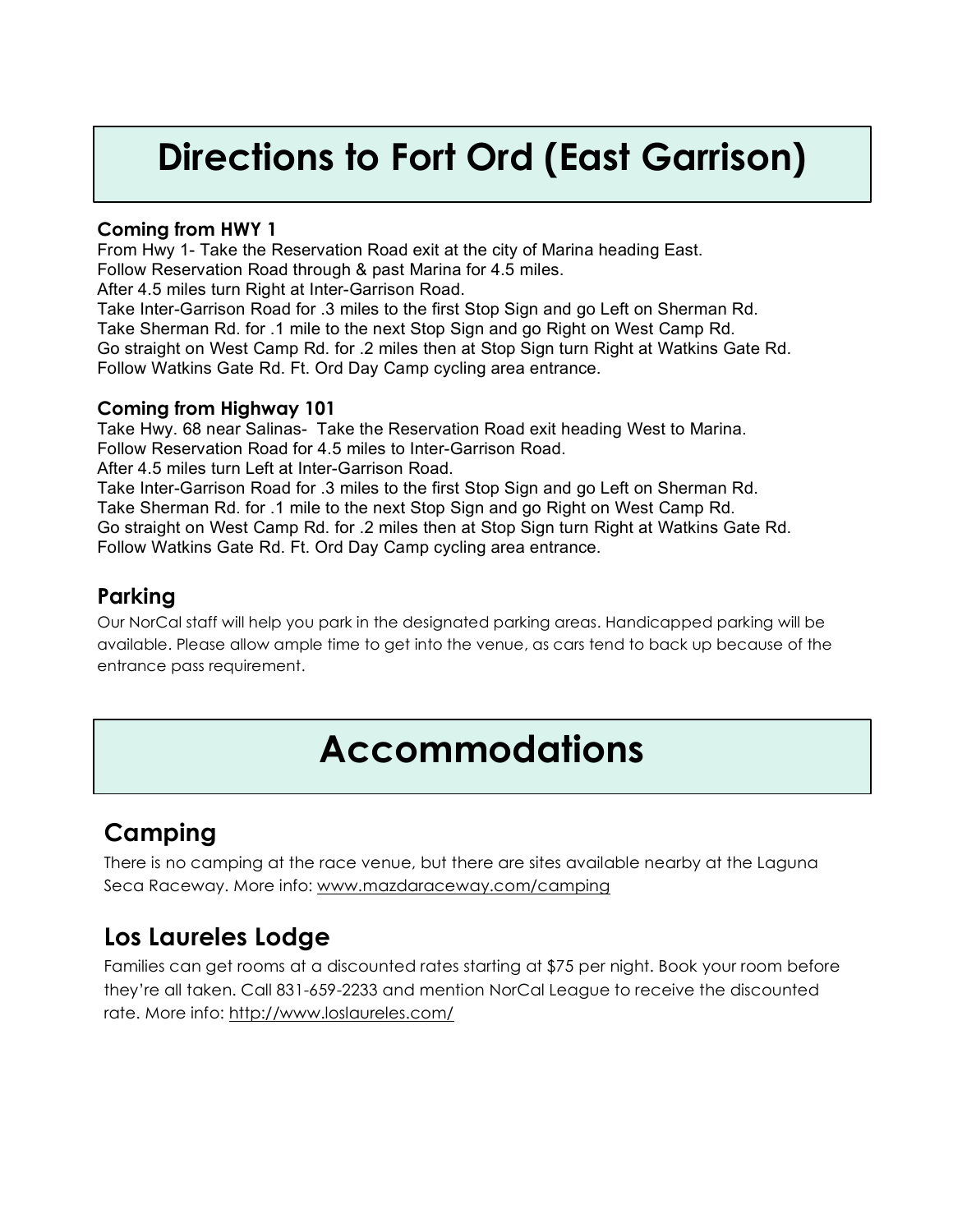

### **Do you know about poison oak?**

You definitely want to know how to identify poison oak by the time you get to the race. Remember "leave of three, let them be!" If you happen to touch some, wash the area off with Technu or with soapy water.



# **Neutral Support by Mike's Bikes**

Neutral support is free mechanical assistance for any student athlete with an emergency. Brian Popplewell, Community Events Manager, provides this service. Spare parts are also available for sale at the neutral support tent. Student athletes are expected to come to each race with fully functional, race ready bicycle. Coaches and adults are not given priority at the neutral support tent. Mike's Bikes is a proud NorCal League sponsor, and it is our hope that you will choose to support them as well.

# **Volunteer**

We're always looking for a few extra hands at our races! Want to help set up the course on Friday afternoon, or lend some assistance with the Feed Zone, Course Marshaling, or Scoring on race day? We'd love to have your help and it's a great opportunity to see a few different sides of how our races operate. Sign up here:

https://signup.com/Group/1116487486095